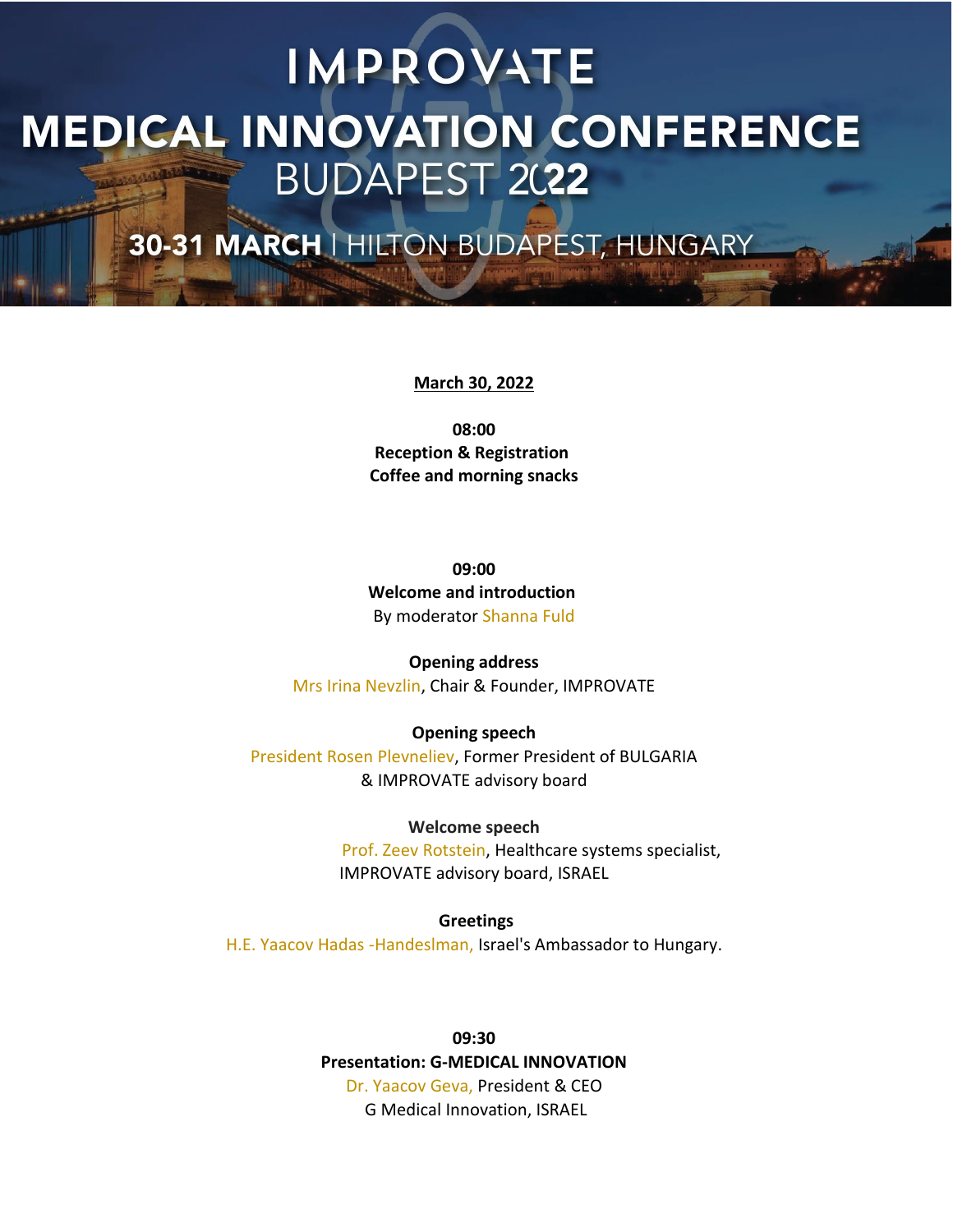30-31 MARCH | HILTON BUDAPEST, HUNGARY

**09:40**

**Speech**

Prof. Eyal Zimlichman, Chief innovation & transformation officer, Sheba Medical Center, ISRAEL

### **09:50 - PANEL: THE FUTURE HOSPITAL**

Prof. Zeev Rotstein, Healthcare systems specialist & IMPROVATE advisory board, ISRAEL Prof. Eyal Zimlichman, Chief innovation & transformation officer, Sheba Medical Center, ISRAEL Dr. Robert Mari, CEO, Waberer Medical Center, HUNGARY Prof. Ran Balicer, Chief Innovation Officer, Clalit Health Services,ISRAEL

> **10:20 Presentaion: Real-Time Renal Function Meets Digital Medicine**  Mr. Avi Kleiman,CEO, RenalSense, ISRAEL

> > **10:30**

**Speech** 

Mr Tibor Gulyás, Deputy state secretary for innovation, Ministry for Innovation and Technology, HUNGARY

**10:40**

**Presentation: IGIN Smart-Cutting Edge Technologies For Hygiene** Mr. Kfir Rozen, CO-CEO, IGIN SMART & CEO of Rosen Medical, ISRAEL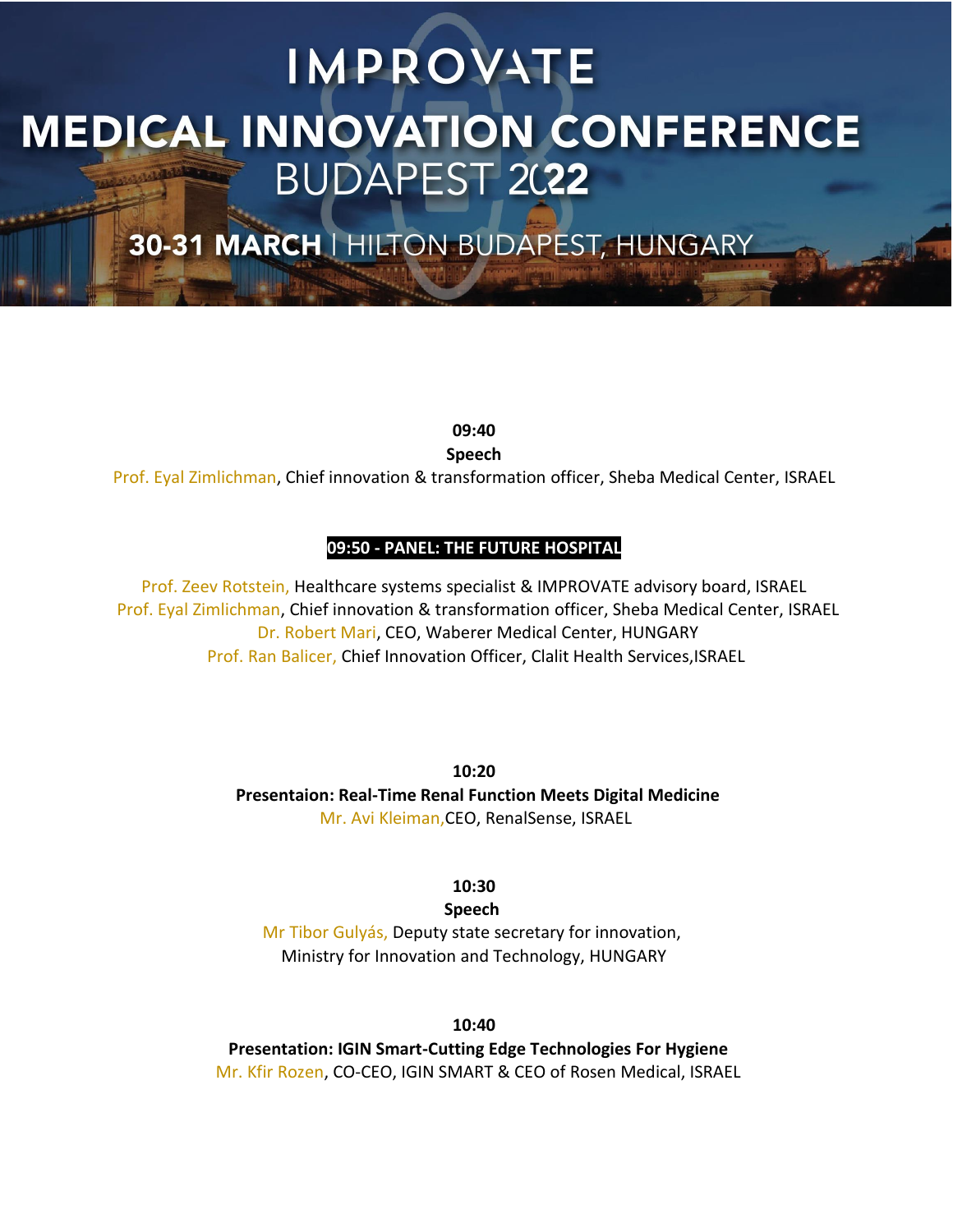30-31 MARCH | HILTON BUDAPEST, HUNGARY

**10:50 Presentation: Medical Imaging Innovation: Fusion studies (US vs. MRI) in fetal Neuroradiology** Dr. Tidhar Steiner, Head of Fetal Neuroradiology Clinic Department of Obstetrics and Gynecology Semmelweis University

### **11:00-11:35**

**\*Coffee break\***

**11:35**

**Speech**

Prof.Yehezkel (Hezi) Waisman, Medical Director, Pediatrician's Online Service, Clalit health services, ISRAEL

**11:45**

**Presentation: Innovative solution for sleep apnea**

Mr. Yosi Azoulay, Co-Founder & CEO, Appscent Medical, ISRAEL

#### **11:55 - PANEL: DIGITAL MEDICINE**

Prof. Ivo Petrov, Chief of Cardiology and Angiology Acibadem City Clinic, BULGARIA Ms Milena Stoycheva, Chairman, Digital Health and Innovation Cluster & CEO of JA, BULGARIA Prof. Zeev Rotstein, Healthcare systems specialist & IMPROVATE advisory board, ISRAEL Dr. Yaacov Geva, President & CEO, G Medical Innovation, ISRAEL.

> **12:25 Presentation: Personalized healthcare solution using Pre-operative Planning & 3D Printing technologies.** Mr. Michael Librus, CEO & Founder Matrix3D & Synergy3DMed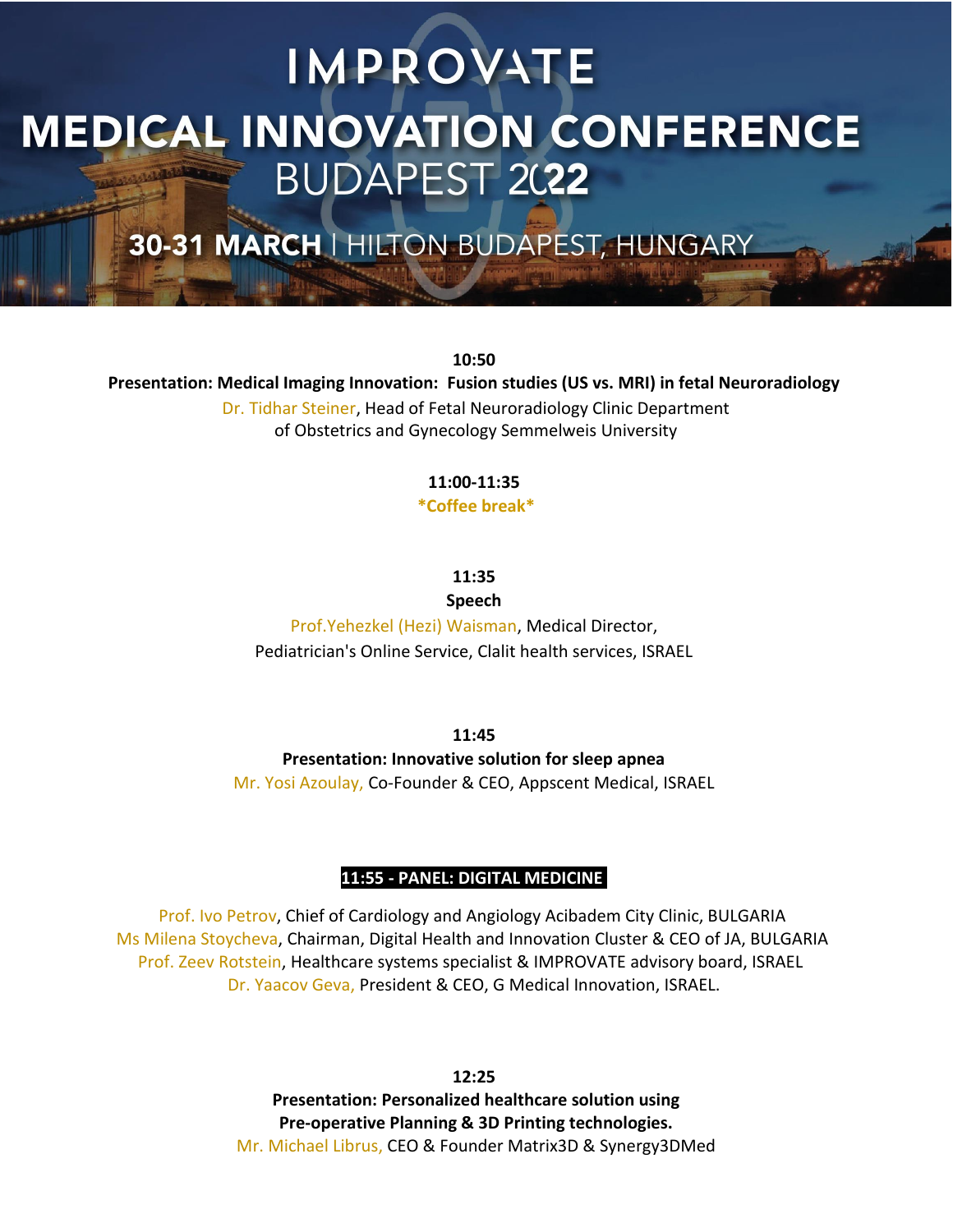30-31 MARCH | HILTON BUDAPEST, HUNGARY

**12:35 Keynote speech** Dr. Andrei Baciu, State Secretary Ministry of Health, ROMANIA

**12:45 Presentation: Clalit Health Services**

Ms Ruth Ralbeg, CEO, Clalit Health Services, ISRAEL

**12:55 Presentation: Baustark & Team Minimed Solutions** Mr. Mihai Pepin, CEO, S.C MINIMED SOLOUTIONS , ROMANIA

**13:05**

**\*Lunch At Hilton Restaurant \***

**14:20**

**Presentation: Bridge to the future healthcare**

Mr. Robert Kurucz, Managing director, Euromedic Trading Ltd , HUNGARY

**Presentation: Merit Medical: Understand. Innovate. Deliver**

Mr. Bogdan Pavlovic, Representative Director for Merit Central & Eastern Europe , HUNGARY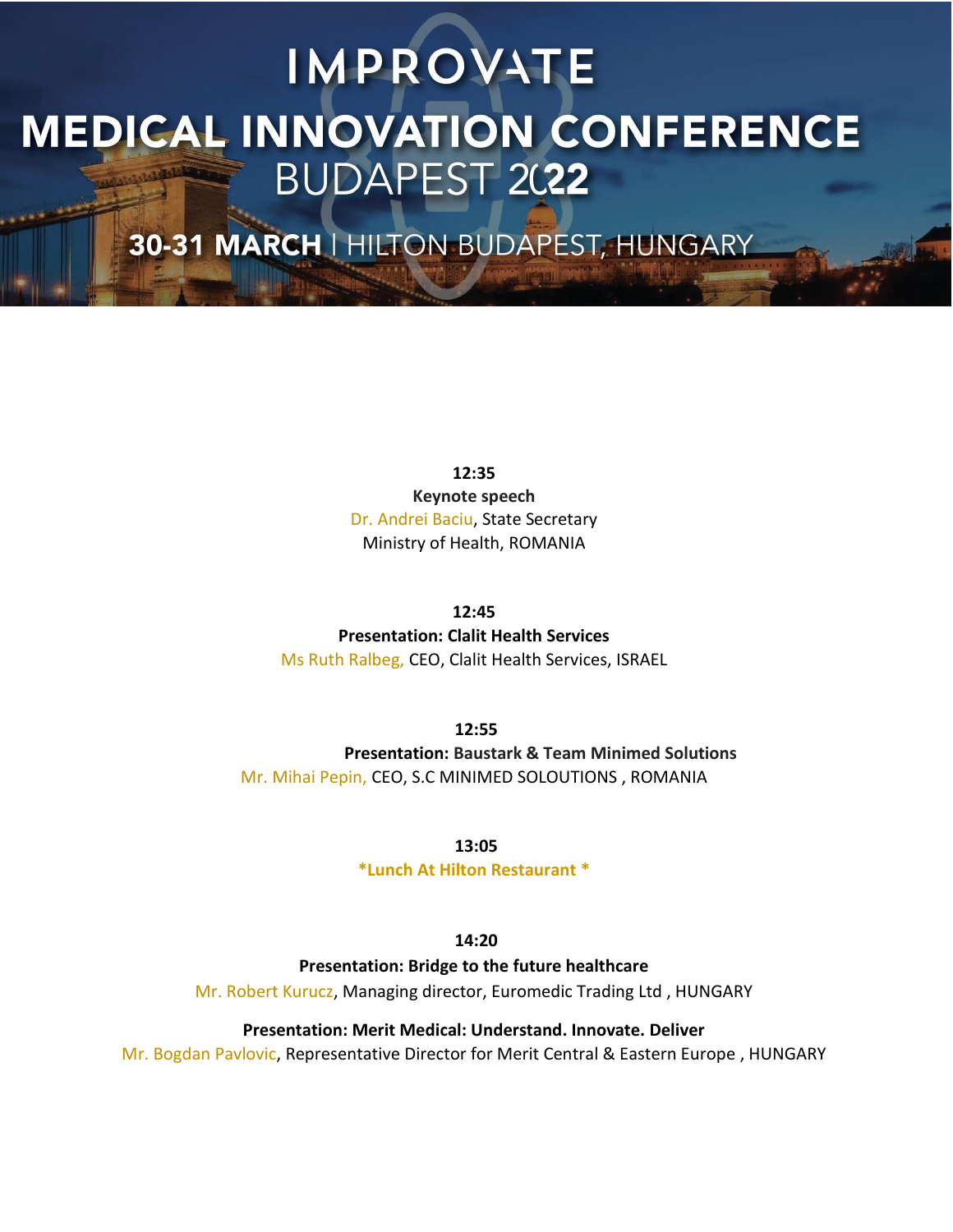30-31 MARCH | HILTON BUDAPEST, HUNGARY

### **14:35 - PANEL: INNOVATIVE MEDICAL TREATMENTS**

Dr. Crisrina Berteanu, Medical Director Neolife, ROMÂNIA, MNT Healthcare Europe, ROMANIA. Dr Eross Lorand Director, National Institute of Mental Health, HUNGARY. Dr. Bogdan Cosmin Tanase, Medical Director of Institute of Oncology ""Prof. Dr. Alexandru Trestioreanu", Bucharest, ROMANIA

**15:00**

**Presentation: Tuttnauer.... And Some More** Mr. Elad Ginat, Vice President of International Sales, Tuttnauer, ISRAEL

**15:10 Presentation: Infection Control Saves lives: An implementable intervention at the national level** Mr. Yishay Falick, CEO, Misgav Ladach Hospital, ISRAEL

### 15:20 PANEL: POST PANDEMIC & MEDICAL REGULATIONS

Mr Rosen Plevneliev, Former President of BULGARIA. Mr Vlado Buchkovski, former prime minister of the Republic of NORTH MACEDONIA. Mr Yves Leterme, former Prime Minister of BELGIUM.

> **16:05 Presentation: Alta Group Int** Professor Shlomo Ben-Haim, Medical Device Entrepreneur, Chairman & Founder of the Hobart Group, Alta Group Int., ISRAEL